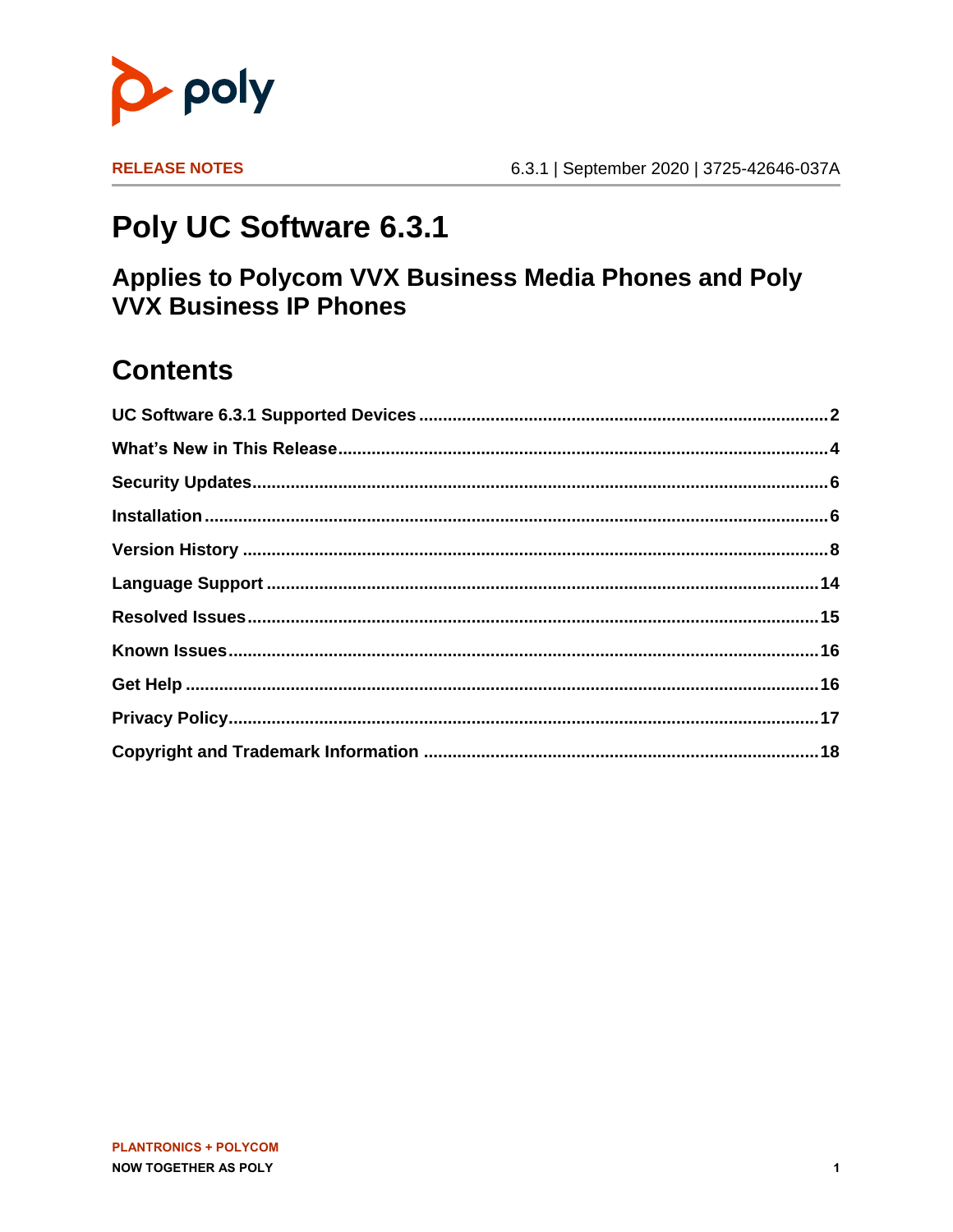# <span id="page-1-0"></span>**UC Software 6.3.1 Supported Devices**

Poly UC Software 6.3.1 supports the following Poly endpoints.

#### **Supported Phones**

| <b>Phone Model</b>                                   | <b>Skype for Business</b><br><b>On-Premises</b> | <b>Skype for Business</b><br>Online | <b>OpenSIP</b> |
|------------------------------------------------------|-------------------------------------------------|-------------------------------------|----------------|
| Polycom VVX 101 business media phones                | No                                              | No                                  | Yes            |
| Polycom VVX 201 business media phones                | Yes                                             | Yes                                 | Yes            |
| Polycom VVX 301/311 business media phones            | Yes                                             | Yes                                 | Yes            |
| Polycom VVX 401/411 business media phones            | Yes                                             | Yes                                 | Yes            |
| Polycom VVX 501 business media phones                | Yes                                             | Yes                                 | Yes            |
| Polycom VVX 601 business media phones                | Yes                                             | Yes                                 | Yes            |
| Poly VVX 150 business IP phones                      | No                                              | No                                  | Yes            |
| Poly VVX 250 business IP phones                      | Yes                                             | <b>No</b>                           | Yes            |
| Poly VVX 350 business IP phones                      | Yes                                             | No                                  | Yes            |
| Poly VVX 450 business IP phones                      | Yes                                             | No                                  | Yes            |
| Polycom VVX D60 wireless handset and base<br>station | No                                              | No                                  | Yes            |
| Polycom SoundStructure VoIP interface                | Yes                                             | No                                  | Yes            |

Poly UC Software 6.3.1 supports the following Poly accessories.

#### **Supported Accessories**

| <b>Accessories</b>                 | <b>Skype for Business</b> | <b>OpenSIP</b> |
|------------------------------------|---------------------------|----------------|
| Polycom VVX camera                 | No.                       | Yes            |
| Polycom VVX color expansion module | Yes                       | <b>Yes</b>     |
| Polycom VVX Expansion Module       | No.                       | <b>Yes</b>     |
| Polycom EagleEye Mini camera       | Yes                       | Yes            |
| Polycom VVX EM 50 expansion module | Yes                       | Yes            |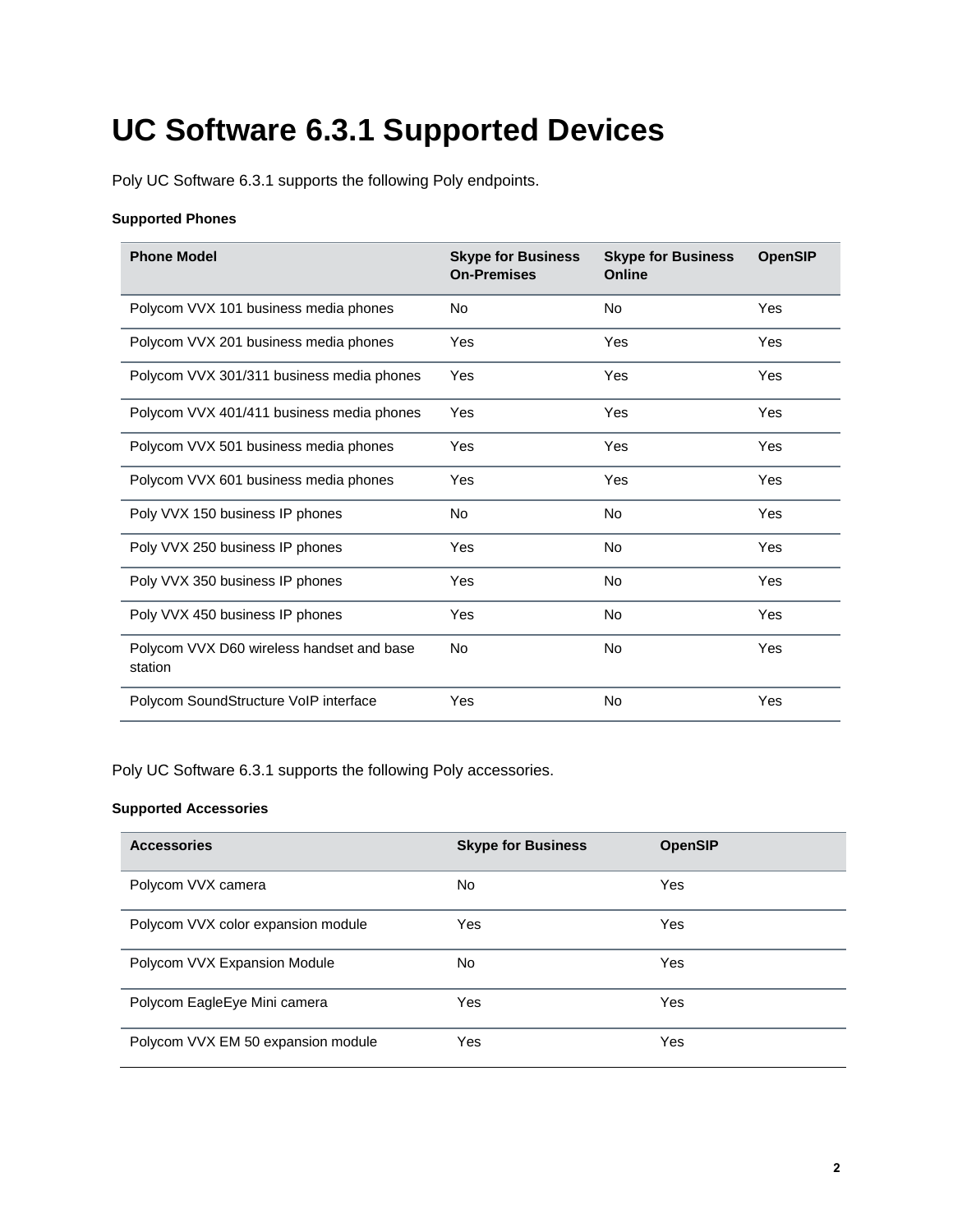### *Support for Plantronics Headsets*

Poly UC Software supports the following Plantronics headsets and the Plantronics Hub software on VVX 401, 411, 501, and 601 business media phones and on VVX 250, 350, and 450 business IP phones.

By default, this feature is disabled. To enable this feature, set the usb.headset.config.enabled parameter to 1.

The following list shows the supported Plantronics headsets. This list is specific to the Plantronics-Hub functionality used to support configuration control on VVX phones.

- Blackwire 3210 headset
- Blackwire 3220 headset
- Blackwire 3215 headset
- Blackwire 3225 headset
- Blackwire 520 headset
- Blackwire 5220 headset
- Blackwire 5210 headset

Refer to the Plantronics Hub software client to determine the product ID of your headset.

### *USB Headset Support for Polycom Acoustic Fence*

Polycom Acoustic Fence is now available for the following Plantronics USB headsets on Poly VVX 350 and 450 business IP phones and Polycom VVX 401, 411, 501, and 601 business media phones.

- Blackwire C5220 USB headset
- Blackwire C5210 USB headset
- Blackwire C3220 USB headset
- Blackwire C3210 USB headset
- Savi 420 headset

**Note:** Poly recommends setting the video.disableAFOnFullScreen parameter value to 1 to optimize your phone's performance while using the Polycom EagleEye Mini USB camera along with Acoustic Fence.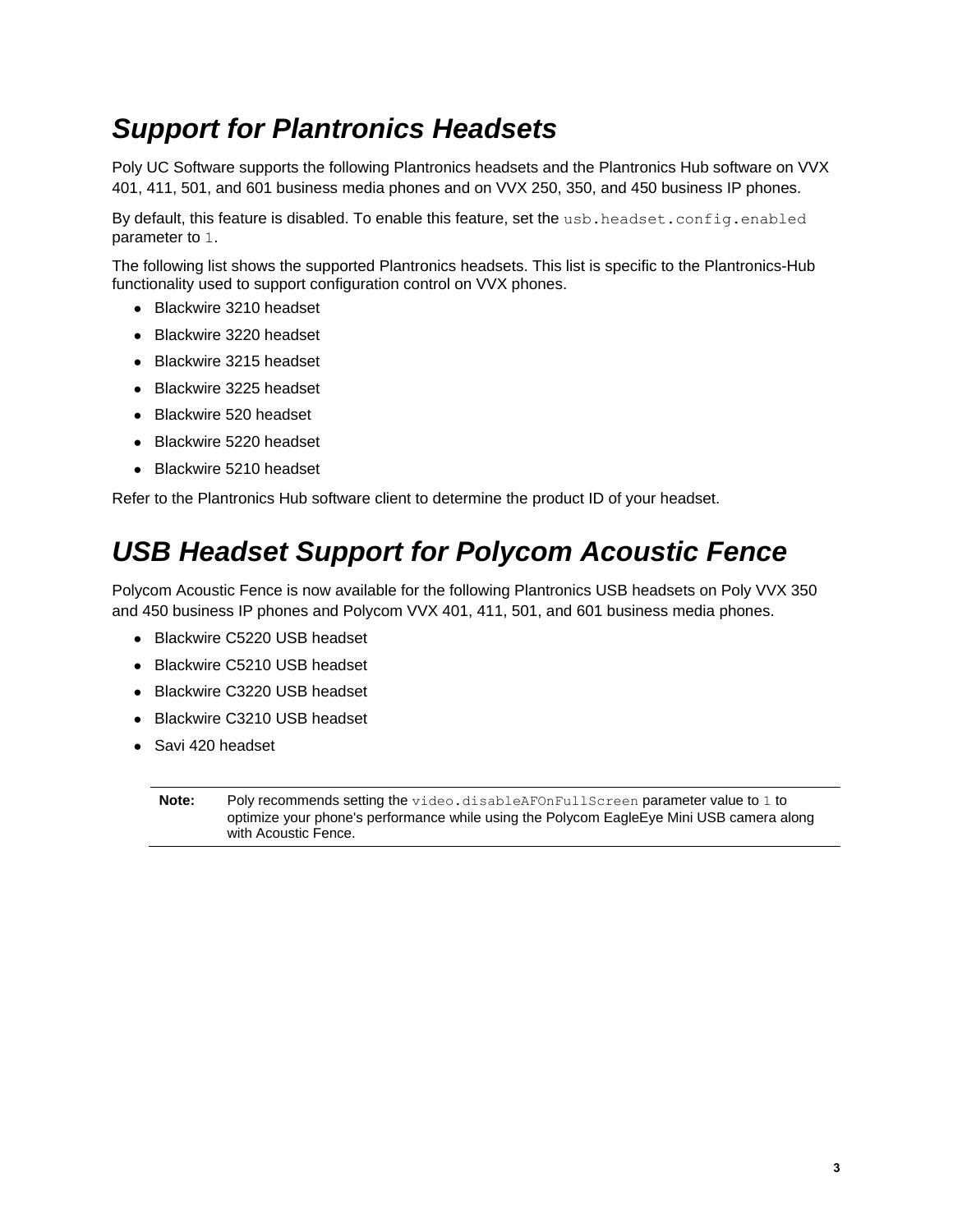# <span id="page-3-0"></span>**What's New in This Release**

Poly Unified Communications (UC) Software 6.3.1 is a release for OpenSIP and Skype for Business deployments. These release notes provide important information on software updates, phone features, and known issues.

# *DNS Cache Configuration Update*

When you enable the DNS cache restore parameter (dns.cache.dynamicRestore.enable), you can now configure the number of retries the phone attempts before it restores the cache using the **dns.queryRetryCount** parameter.

#### **dns.queryRetryCount**

- 0 to 48 The number of retries that the phone attempts before the cache is restored.
- 0 Disable.
- 4 (default).

### *Ignore Software Upgrades*

You can configure Poly phones to ignore software upgrades using the following options:

- Users can ignore software upgrades until the next synch event.
- Users can ignore subsequent upgrade dialogs.

#### **prov.usercontrol.optionToIgnore**

1 - The **Ignore** and **Ignore until next Reboot/Sync** softkeys display on the phone's local interface during a software upgrade alert.

0 (default) - Users can defer software upgrades up to three times.

## *SNTP Resiliency*

Poly phones can try alternate sources for SNTP addresses and offsets if attempts to contact the time server don't work due to one of the following issues:

- The attempt fails.
- The phone receives invalid or no responses.

## *Enhanced Failover Configuration Updates*

Poly UC Software 6.3.1 includes improvements to failover configuration.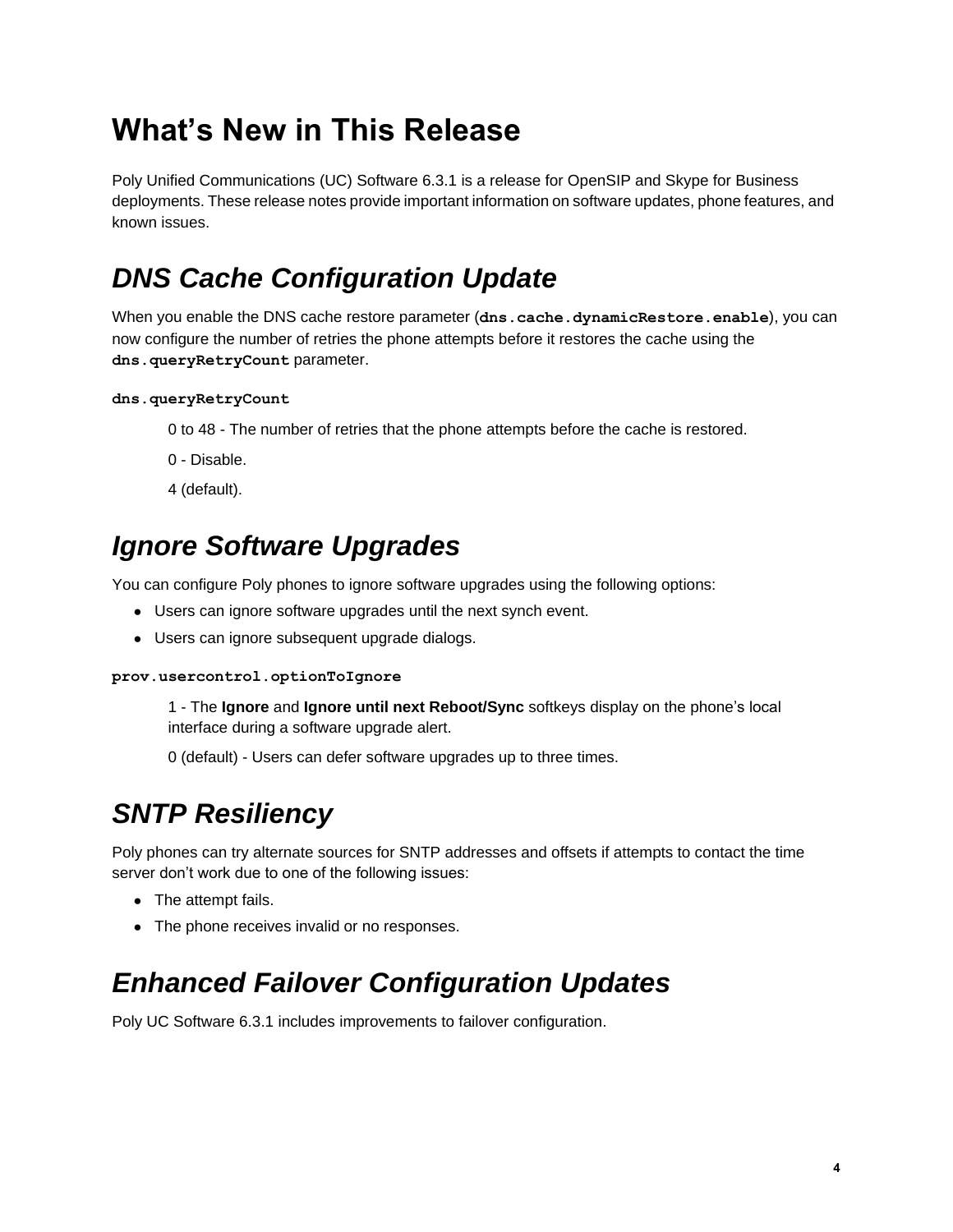### **SBC Line Registration**

Line registration ensures that the phone maps lines to the session border controller (SBC), based on the DNS response. When you restart the device, it re-executes the initial DNS logic using NAPTR lookup to resolve the appropriate SBC IP addresses.

### **Fast Failover**

This release introduces fast failover. In regular failover, the phone makes four attempts to contact a server before it fails over. When you set the **reg.***<***x>.server.***<***x>.retryMaxCount** parameter to **3**, the phone makes only three attempts to contact the server before it tries to register with another server.

### **Failover from TCP to TLS Crypto Attribute for SRTP**

Poly phones support failing over from a TCP connection to a TLS connection. When the phone fails over to the TLS connection, the phone inserts the  $c$ rypto attribute into the message to the new server to enable SRTP.

### **SBC List Traversal**

In previous releases when SBC failover occurred, the phone restarted SBC selection from a failover proxy list rather than attempting to connect with an SBC of the same weight and priority. In this release, the phone uses the weight and priority configured in the DNS record to select the new SBC.

### **Enhanced Failover Configuration Parameters**

Use the following parameters to configure enhanced failover features.

#### **voIpProt.SIP.outboundProxy.failOver.enhanced.enable**

- 1 Enable Line to SBC mapping and SBC list traversal.
- 0 (default) Disable.

#### **voIpProt.SIP.tcpFastFailover.timeout**

2000-5000 - Define the time to wait before failing over to the next IP in the list of records resolved by the DNS server applicable only before the TCP connection establishment.

5000 (default).

## *AES 256 Encryption for SRTP Support*

Poly phones support 2 methods of AES-256 Media encryption: GCM and ICM.

#### **sec.srtp.offer.AES\_GCM\_256**

- 1 Enable AES-256 GCM Encryption for SRTP Support.
- 0 (Default) Disable.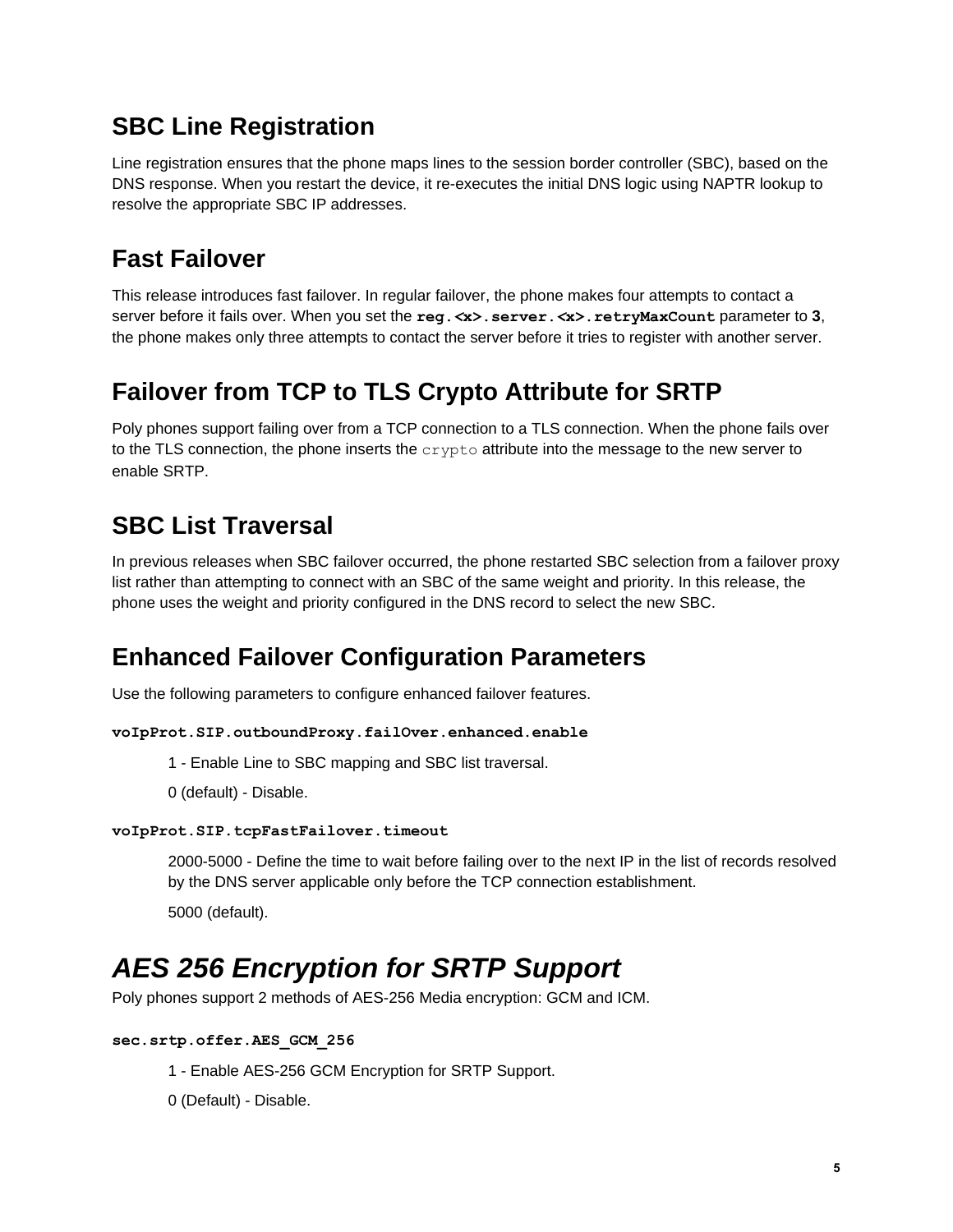#### **sec.srtp.offer.AES\_ICM\_256**

- 1 Enable AES-256 ICM Encryption for SRTP Support.
- 0 (Default) Disable.

### *Appending Strings to the User Agent Header*

Poly phones allow user agent header strings to accept alphanumeric and special characters up to 256 characters total.

#### **voIpProt.SIP.header.userAgentAppendString**

0-256 - Characters allowed in the user agent header string.

Example:

```
voIpProt.SIP.header.userAgentAppendString="/%BW_MAC %/%BW_ORG_ID%-
%BW_ENT_ID%-%BW_GROUP_ID%/%BW_CURRENT_Config_Version%"
```
The phone sends the following user agent header:

```
User-Agent: PolycomVVX-VVX_501-UA/5.9.1.1234/abcabcabcabc/Org1-Ent1-
Group1/V12.0
```
## <span id="page-5-0"></span>**Security Updates**

<span id="page-5-1"></span>See the [Polycom Security Center](https://support.polycom.com/content/support/security-center.html) for information about known and resolved security vulnerabilities.

## **Installation**

Consider the following guidance when installing or updating to Poly UC Software 6.3.1:

● You must use BToE 4.3.0 or later with UC Software 6.3.1. Poly recommends that you upgrade existing BToE and PDC desktop applications to the latest version starting with Poly UC Software 6.3.1. If you update the BToE or PDC application without updating to UC Software 6.3.1 or vice versa, the applications don't work with Poly phones.

For more information, see Updating to the Latest Versions of the Polycom Better Together over Ethernet (BToE) and [Polycom Desktop Connector \(PDC\) Desktop Applications \(EA 318\)](https://support.polycom.com/content/dam/polycom-support/products/voice/polycom-uc/other-documents/en/2018/bote-pdc-application-upgrade-ea318.pdf)*.*

### *Download the Distribution Files*

To download UC Software 6.3.1, you can choose the combined UC Software package or the split UC Software package, both in ZIP file format. The combined version contains all files for all phone models. The split software package is smaller, downloads more quickly, and contains sip.ld files for each phone model. This enables you to choose provisioning software for your phone model and maintain software versions for each model in the same root directory.

For general use, Poly recommends using the split resource file that corresponds to the phone models for your deployment. To match the correct UC software resource file to your phone model, see the [Combined](#page-6-0)  [and Split ZIP Files](#page-6-0) table. If you're provisioning your phones centrally using configuration files, download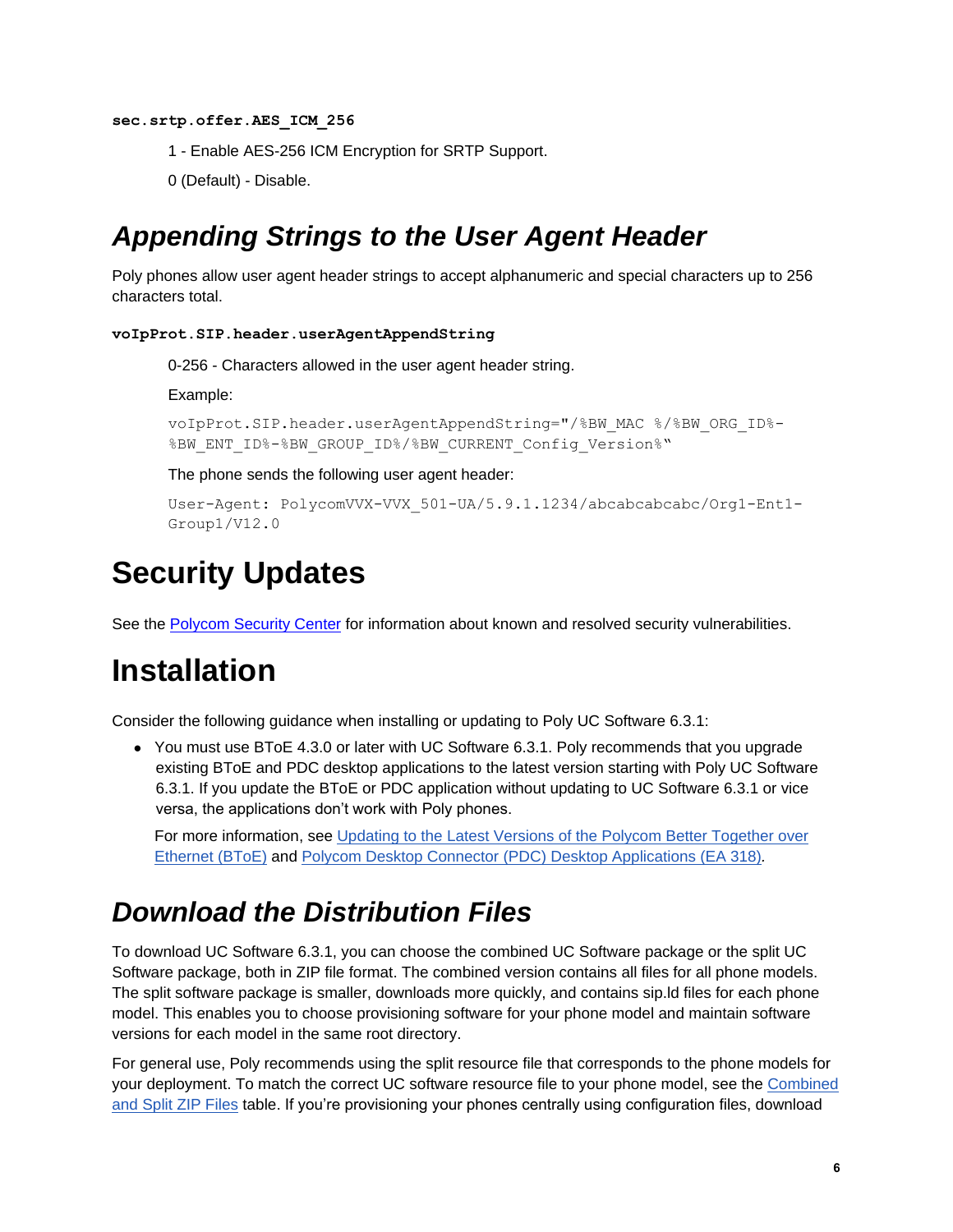the corresponding resource file and extract the configuration files to the provisioning server. Make sure that you maintain the folder hierarchy in the ZIP file.

<span id="page-6-0"></span>The current build ID for the sip.ld and resource files is UCS 6.3.1.8427 rts30.

## *Understand the Combined and Split ZIP Files*

To understand the files distributed in the combined ZIP file, refer to the following table.

#### **Combined and Split ZIP Files**

| <b>Distributed Files</b>   | <b>File Purpose and Application</b>                                          | <b>Combined</b> | <b>Split</b> |
|----------------------------|------------------------------------------------------------------------------|-----------------|--------------|
| 3111-40250-001.sip.ld      | SIP application executable for VVX 101 business media<br>phones.             | No              | Yes          |
| 3111-40450-001.sip.ld      | SIP application executable for VVX 201 business media<br>phones.             | No              | Yes          |
| 3111-48300-001.sip.ld      | SIP application executable for VVX 301 business media<br>phones.             | No              | Yes          |
| 3111-48350-001.sip.ld      | SIP application executable for VVX 311 business media<br>phones.             | No              | Yes          |
| 3111-48400-001.sip.ld      | SIP application executable for VVX 401 business media<br>phones.             | <b>No</b>       | Yes          |
| 3111-48450-001.sip.ld      | SIP application executable for VVX 411 business media<br>phones.             | <b>No</b>       | Yes          |
| 3111-48500-001.sip         | SIP application executable for VVX 501 business media<br>phones.             | <b>No</b>       | Yes          |
| 3111-48600-001.sip         | SIP application executable for VVX 601 business media<br>phones.             | No              | Yes          |
| 3111-48810-001.sip.Id      | SIP application executable for VVX 150                                       | No              | Yes          |
| 3111-48820-001.sip.Id      | SIP application executable for VVX 250                                       | No              | Yes          |
| 3111-48830-001.sip.Id      | SIP application executable for VVX 350                                       | No              | Yes          |
| 3111-48840-001.sip.Id      | SIP application executable for VVX 450                                       | No              | Yes          |
| 3111-33215-001.sip.ld      | SIP application executable for SoundStructure VoIP Interface<br>phones.      | No              | Yes          |
| 3111-17823-<br>001.dect.ld | SIP application executable for VVX D60 wireless handset and<br>Base Station. | No              | Yes          |
| sip.ld                     | Concatenated SIP application executable.                                     | Yes             | No           |
| dect.ver                   | Text file detailing build-identifications for the VVX D60<br>handset.        | Yes             | Yes          |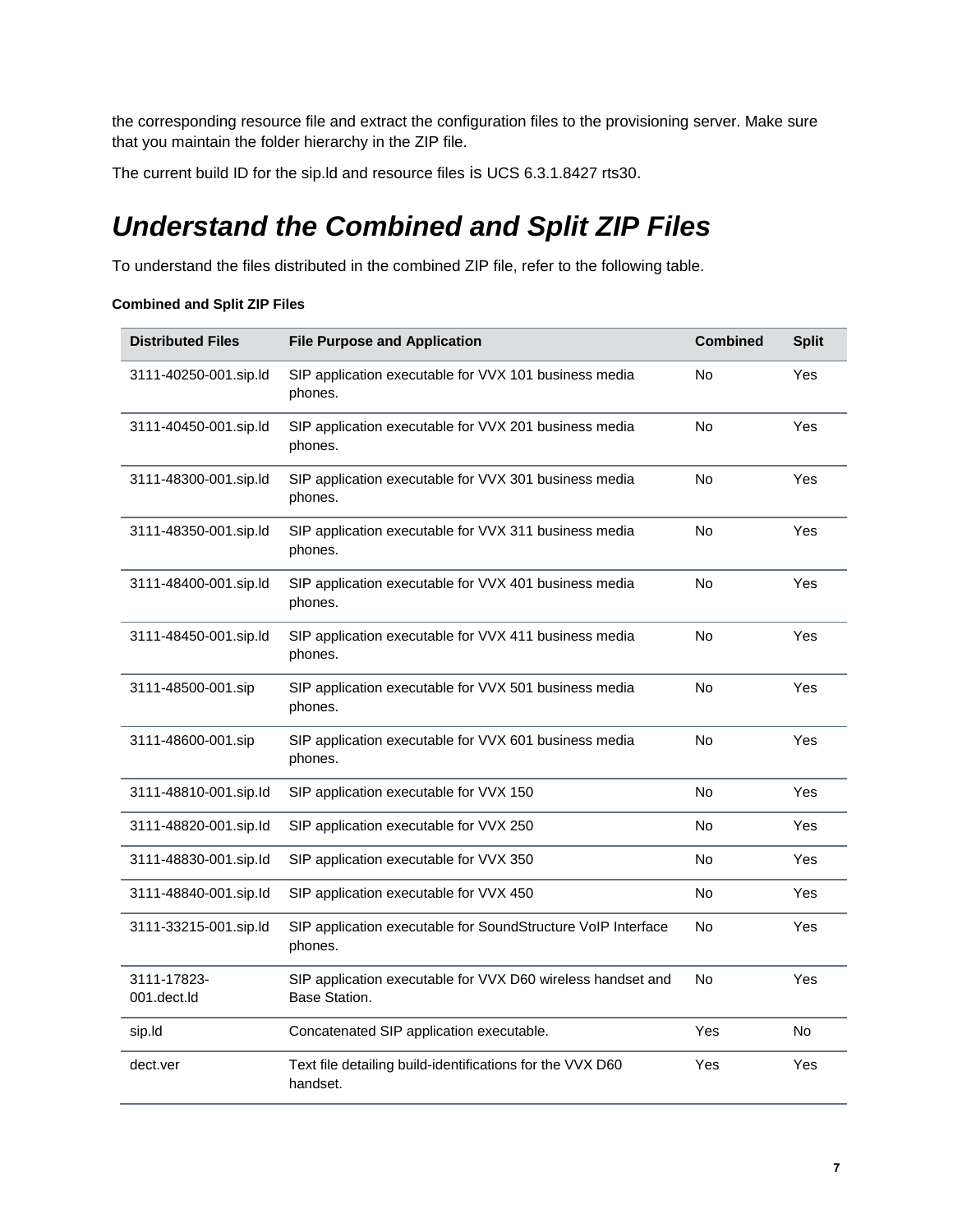| <b>Distributed Files</b>        | <b>File Purpose and Application</b>                                                                                                                                            | <b>Combined</b> | <b>Split</b> |
|---------------------------------|--------------------------------------------------------------------------------------------------------------------------------------------------------------------------------|-----------------|--------------|
| sip.ver                         | Text file detailing build-identifications for the release.                                                                                                                     | Yes             | Yes          |
| 000000000000.cfg                | Master configuration template file.                                                                                                                                            | Yes             | Yes          |
| 000000000000-<br>directory~.xml | Local contact directory template file. To apply for each phone,<br>replace the (zeroes) with the MAC address of the phone and<br>remove the $\sim$ (tilde) from the file name. | Yes             | Yes          |
| Welcome.way                     | Startup welcome sound effect.                                                                                                                                                  | Yes             | Yes          |
| LoudRing.wav                    | Sample loud ringer sound effect.                                                                                                                                               | Yes             | Yes          |
| Polycom-hold.wav                | Sample ringer sound effect.                                                                                                                                                    | Yes             | Yes          |
| Warble.wav                      | Sample ringer sound effect.                                                                                                                                                    | Yes             | Yes          |
| polycomConfig.xsd               | Master configuration file that contains the parameters and its<br>values.                                                                                                      | Yes             | Yes          |

# <span id="page-7-0"></span>**Version History**

This following table lists the release history of Poly Unified Communications (UC) Software.

#### **Version History**

| <b>Release</b> | <b>Release Date</b> | <b>Features</b>                                                                        |
|----------------|---------------------|----------------------------------------------------------------------------------------|
| 6.3.1          | September 2020      | This release includes important field fixes and support for the following<br>features: |
|                |                     | <b>DNS Cache Configuration Update</b><br>$\bullet$                                     |
|                |                     | Ignore Software Upgrades<br>٠                                                          |
|                |                     | <b>SNTP Resiliency</b><br>$\bullet$                                                    |
|                |                     | <b>Enhanced Failover Configuration Updates</b><br>$\bullet$                            |
|                |                     | AES 256 Encryption for SRTP Support<br>$\bullet$                                       |
|                |                     | Appending Strings to the User Agent Header<br>٠                                        |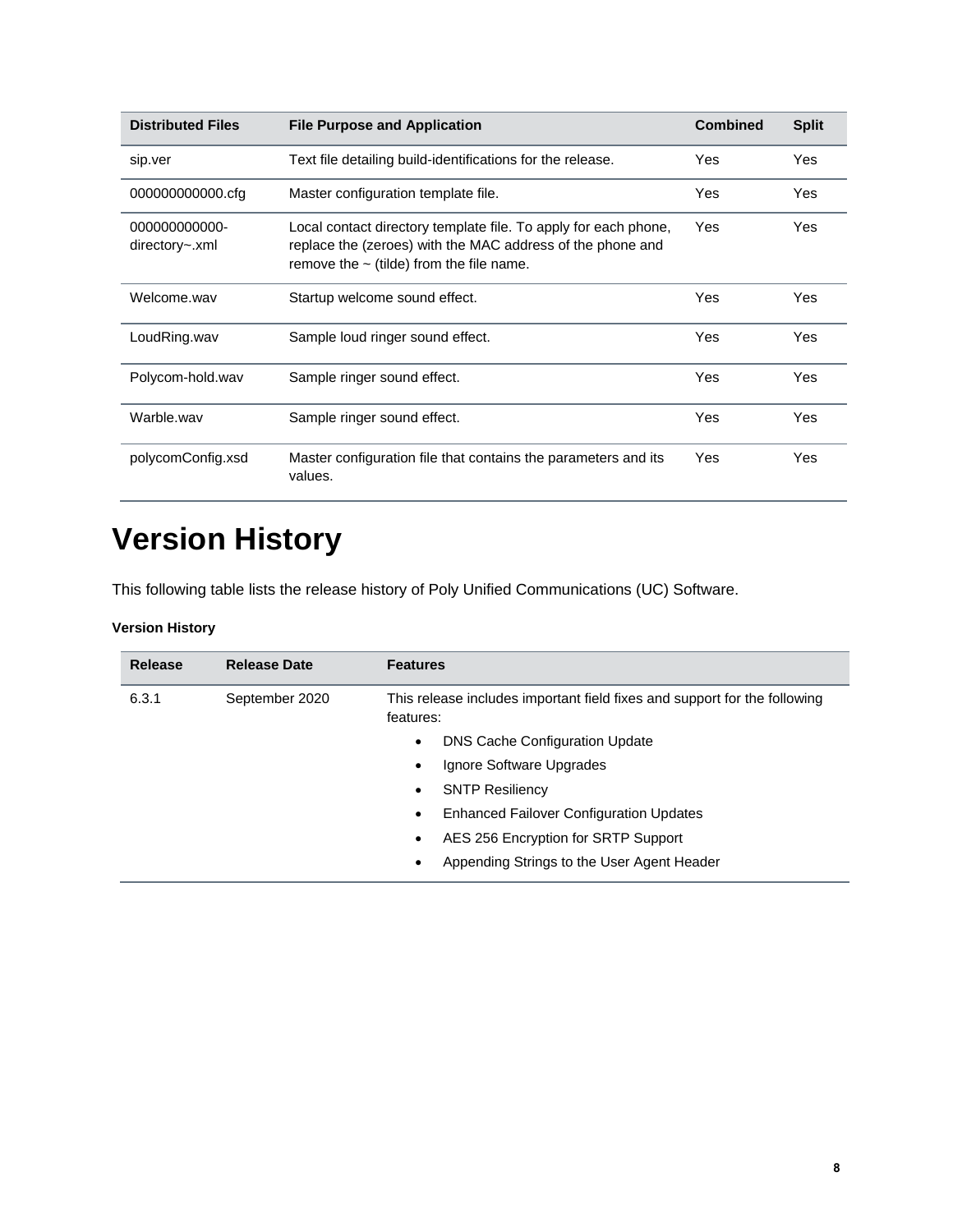| <b>Release</b> | <b>Release Date</b> | <b>Features</b>                                                                        |
|----------------|---------------------|----------------------------------------------------------------------------------------|
| 6.3.0          | June 2020           | This release includes important field fixes and support for the following<br>features: |
|                |                     | California SB-327 Password Requirement Compliance<br>$\bullet$                         |
|                |                     | Media Loopback<br>$\bullet$                                                            |
|                |                     | FIPS 140-2 Compliance Support<br>$\bullet$                                             |
|                |                     | <b>Enhanced Call Configuration Parameters</b>                                          |
|                |                     | <b>Wildcard Certificate Support</b>                                                    |
|                |                     | Relay RFC2833 DTMF Event                                                               |
|                |                     | Trigger Unregister to Secondary Server After Successful<br><b>Failback Parameters</b>  |
| 6.9.6          | March 2020          | This release includes important field fixes.                                           |
| 6.2.0          | February 2020       | This release includes important field fixes and support for the following<br>features: |
|                |                     | Support for Microsoft Skype for Business 2019<br>$\bullet$                             |
|                |                     | Support for Hybrid Topologies                                                          |
|                |                     | UC Software Authenticated Access to BToE Application                                   |
| 6.1.1          | December 2019       | This release includes important field fixes and support for the following<br>features: |
|                |                     | Plug and Play Provisioning (PnP)                                                       |
| 5.9.5          | October 2019        | This release includes important field fixes and support for the following<br>features: |
|                |                     | Introduction of new parameters to Session Traversal Utilities for<br><b>NAT</b>        |
|                |                     | New parameter for Dual-Tone Multi-Frequency Tones for OPUS<br>codec                    |
| 5.9.4          | September 2019      | This release includes important field fixes and support for the following<br>features: |
|                |                     | Third-Party Application ID Implementation on Skype for<br><b>Business Phones</b>       |
|                |                     | Sign In Remotely Using Web Sign in for Skype for Business                              |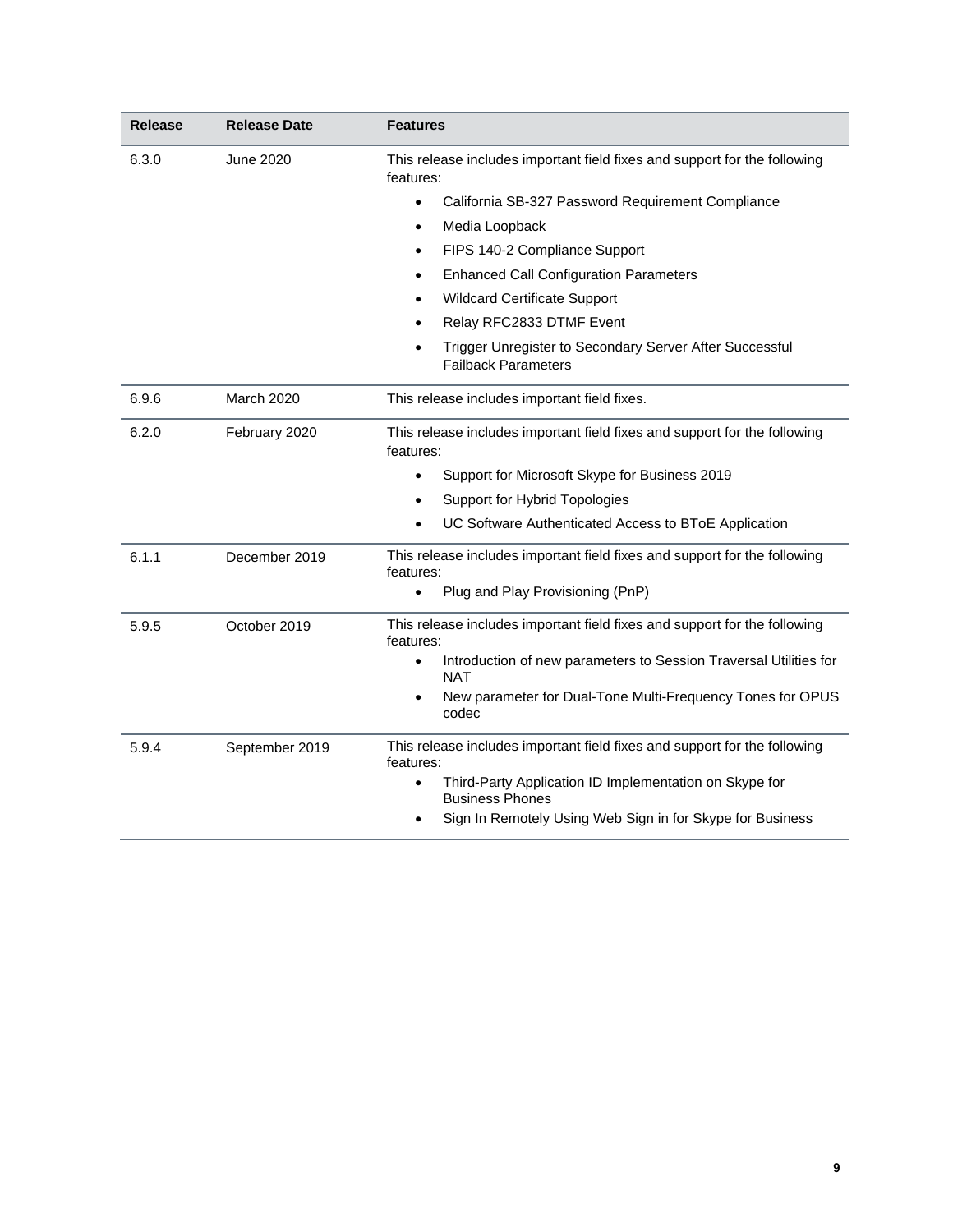| <b>Release</b> | <b>Release Date</b> | <b>Features</b>                                                                                                                                                                                                                                                                                                                                                                                                                                                                                                                                                                                                                                                             |
|----------------|---------------------|-----------------------------------------------------------------------------------------------------------------------------------------------------------------------------------------------------------------------------------------------------------------------------------------------------------------------------------------------------------------------------------------------------------------------------------------------------------------------------------------------------------------------------------------------------------------------------------------------------------------------------------------------------------------------------|
| 6.1.0          | August 2019         | This release includes important field fixes and support for following<br>features:<br>Reverse Name Lookup for OpenSIP<br>$\bullet$<br><b>Call Park Reminder Tone</b><br>Microsoft Exchange Calendar using OAuth support<br>٠<br>Enhanced IPv6 ICMP Management<br>Session Management on Web Configuration Utility<br>٠<br>Macro for Enhanced Feature Keys Functional Improvements<br>$\bullet$<br><b>Support for Plantronics Headsets</b><br>Software Upgrade Resiliency<br><b>STUN Parameters</b><br>٠<br>New Language support<br>٠<br>Polycom Acoustic Fence Support<br>٠<br>Data Protection Menu<br>Call and Hold Timer Configuration<br>DTMF Improvements for Opus Codec |
| 5.9.3          | <b>July 2019</b>    | This release includes the following new and enhancement features:<br><b>DHCP IP Address Cache</b><br>TLS Support for BToE<br>$\bullet$<br>Polycom Cloud Connector<br>Enhancement to Wi-Fi Settings<br>$\bullet$                                                                                                                                                                                                                                                                                                                                                                                                                                                             |
| 5.8.4          | May 2019            | This release includes enhancements to Wi-Fi settings and other<br>important security fixes.                                                                                                                                                                                                                                                                                                                                                                                                                                                                                                                                                                                 |
| 6.0.0          | April 2019          | This release includes important field fixes and support for the following<br>features:<br>Guest Soft Key Customization<br>$\bullet$<br><b>Plantronics Headset Settings</b><br>$\bullet$<br>TLS Support for BToE<br>Improved Flexible Line Key Assignments for Static BLFs and<br><b>Enhanced Feature Keys</b><br>Font Size Customization<br>Enhanced Feature Keys - BLF Support<br>Advanced uaCSTA<br><b>VVX Pagination</b><br>Key System Emulation<br><b>DHCP IP Address Cache</b>                                                                                                                                                                                         |
| 5.9.2          | March 2019          | This release includes important field fixes.                                                                                                                                                                                                                                                                                                                                                                                                                                                                                                                                                                                                                                |
| 5.6.5          | March 2019          | This release includes important field fixes.                                                                                                                                                                                                                                                                                                                                                                                                                                                                                                                                                                                                                                |
| 5.8.3          | January 2019        | This release includes important field fixes.                                                                                                                                                                                                                                                                                                                                                                                                                                                                                                                                                                                                                                |
| 5.9.1          | January 2019        | This release includes enhancement to VLAN ID and Wi-Fi dongle<br>support.                                                                                                                                                                                                                                                                                                                                                                                                                                                                                                                                                                                                   |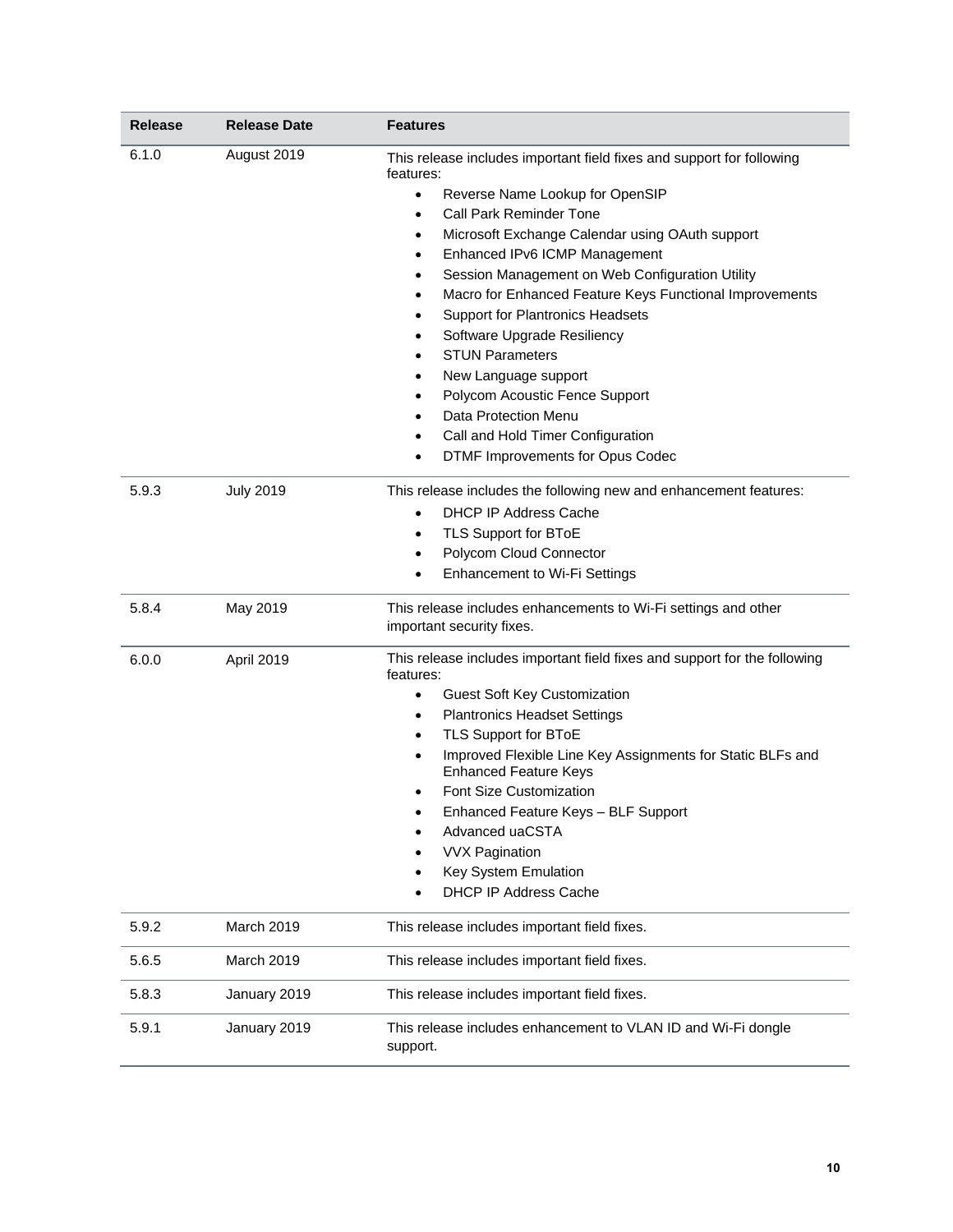| <b>Release</b> | <b>Release Date</b> | <b>Features</b>                                                                                            |
|----------------|---------------------|------------------------------------------------------------------------------------------------------------|
| 5.9.0          | December 2018       | This release includes important field fixes and support for the following<br>features:                     |
|                |                     | Session Traversal Utilities for NAT (STUN)<br>$\bullet$                                                    |
|                |                     | Device Analytics Support for PDMS-SP                                                                       |
|                |                     | Multilevel Precedence and Preemption (MLPP) for Assured<br>Services - Session Initiation Protocol (AS-SIP) |
|                |                     | Support for H.264 Packetization Mode                                                                       |
|                |                     | Enhanced Busy Lamp Field (BLF)                                                                             |
|                |                     | Busy Lamp Field Hold Alerting                                                                              |
|                |                     | Busy Lamp Field (BLF) Spontaneous Call Appearance on Per<br><b>BLF Basis</b>                               |
|                |                     | <b>Enhanced Feature Key Macro Actions</b>                                                                  |
|                |                     | Retrieve Logs from Support Information Package Page in the<br>Web Configuration Utility                    |
|                |                     | Simple Certificate Enrollment Protocol                                                                     |
|                |                     | Privacy for Call Logs and Contacts                                                                         |
|                |                     | Enhancement to Wireless Network Connectivity                                                               |
|                |                     | Call Hold Timer                                                                                            |
|                |                     | GZIP Encoding of SIP INFO Messages                                                                         |
|                |                     | Enhanced Boss-Admin for VVX phones                                                                         |
|                |                     | Web Sign In for Skype for Business On-Premise Deployment                                                   |
| 5.8.2          | November 2018       | This release includes important field fixes.                                                               |
| 5.7.4          | November 2018       | This release includes important field fixes.                                                               |
| 5.6.4          | October 2018        | This release includes important field fixes.                                                               |
| 5.8.1          | September 2018      | This release includes important field fixes and support for the following<br>features:                     |
|                |                     | Polycom EagleEye Mini Camera Support                                                                       |
|                |                     | <b>Forward Error Correction</b>                                                                            |
|                |                     | Simulcast Video                                                                                            |
|                |                     | Centralized Conference Control Protocol (CCCP) Conference<br><b>View Support</b>                           |
|                |                     | Quality of Service (QoS) for Skype for Business Video Calls                                                |
|                |                     | Toggling Between audio-only or Audio-Video Calls                                                           |
| 5.7.3          | September 2018      | This release includes important field fixes.                                                               |
| 5.6.3          | <b>June 2018</b>    | This release includes important field fixes and enhancement to include<br>the                              |
|                |                     | following new directives to upload and download the certificate and CSV<br>files                           |
|                |                     | CERTIFICATE DIRECTORY                                                                                      |
|                |                     | FLK DIRECTORY                                                                                              |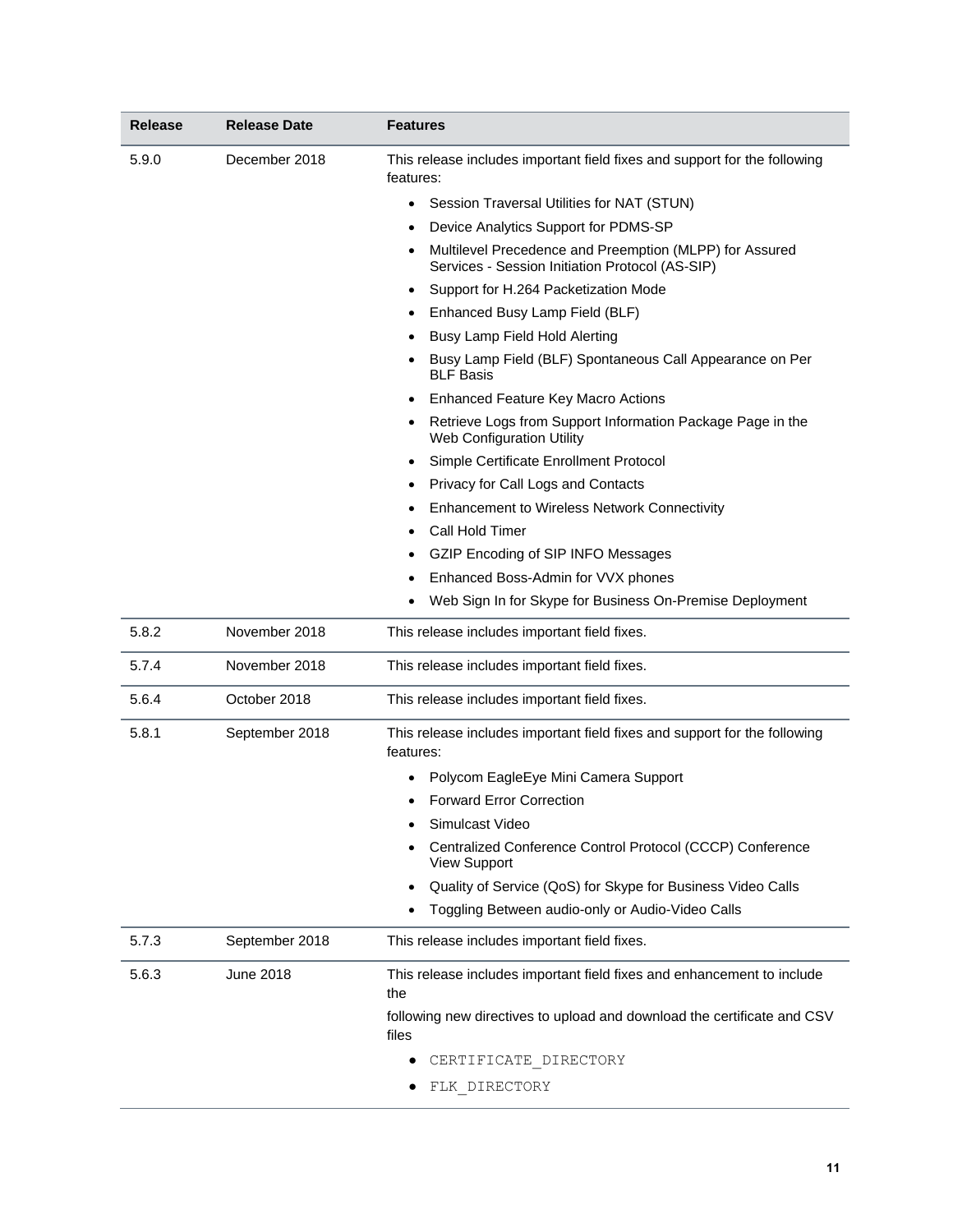| <b>Release</b> | <b>Release Date</b> | <b>Features</b>                                                                                                                                                                                                                                                                                                                                                                                                                                                                                                                                                                                                                                                                                                                                                 |
|----------------|---------------------|-----------------------------------------------------------------------------------------------------------------------------------------------------------------------------------------------------------------------------------------------------------------------------------------------------------------------------------------------------------------------------------------------------------------------------------------------------------------------------------------------------------------------------------------------------------------------------------------------------------------------------------------------------------------------------------------------------------------------------------------------------------------|
| 5.8.0          | <b>June 2018</b>    | This release includes support for the following features:                                                                                                                                                                                                                                                                                                                                                                                                                                                                                                                                                                                                                                                                                                       |
|                |                     | Introducing Polycom VVX business IP phones                                                                                                                                                                                                                                                                                                                                                                                                                                                                                                                                                                                                                                                                                                                      |
|                |                     | <b>OpenSIP Enhancements</b>                                                                                                                                                                                                                                                                                                                                                                                                                                                                                                                                                                                                                                                                                                                                     |
|                |                     | Enhanced IPv4 ICMP Management<br>➤                                                                                                                                                                                                                                                                                                                                                                                                                                                                                                                                                                                                                                                                                                                              |
|                |                     | <b>Wireless Network Connectivity</b><br>➤                                                                                                                                                                                                                                                                                                                                                                                                                                                                                                                                                                                                                                                                                                                       |
|                |                     | Support for REST API<br>➤                                                                                                                                                                                                                                                                                                                                                                                                                                                                                                                                                                                                                                                                                                                                       |
|                |                     | Uploading Logs to a USB Flash Drive<br>➤                                                                                                                                                                                                                                                                                                                                                                                                                                                                                                                                                                                                                                                                                                                        |
|                |                     | uaCSTA Lines<br>⋗                                                                                                                                                                                                                                                                                                                                                                                                                                                                                                                                                                                                                                                                                                                                               |
|                |                     | <b>Enhancements to Check Sync Event</b><br>➤                                                                                                                                                                                                                                                                                                                                                                                                                                                                                                                                                                                                                                                                                                                    |
|                |                     | Early Media Call Handling Support<br>➤                                                                                                                                                                                                                                                                                                                                                                                                                                                                                                                                                                                                                                                                                                                          |
|                |                     | Voice Quality Monitoring Support for the OPUS Codec<br>➤                                                                                                                                                                                                                                                                                                                                                                                                                                                                                                                                                                                                                                                                                                        |
|                |                     | <b>BroadSoft Aggregated Self-Presence</b><br>➤                                                                                                                                                                                                                                                                                                                                                                                                                                                                                                                                                                                                                                                                                                                  |
|                |                     | Skype for Business Enhancements                                                                                                                                                                                                                                                                                                                                                                                                                                                                                                                                                                                                                                                                                                                                 |
|                |                     | <b>Hybrid Line Registration</b><br>➤                                                                                                                                                                                                                                                                                                                                                                                                                                                                                                                                                                                                                                                                                                                            |
|                |                     | Support for PSTN Gateway on Failover<br>➤                                                                                                                                                                                                                                                                                                                                                                                                                                                                                                                                                                                                                                                                                                                       |
|                |                     | Reverse Name Lookup<br>⋗                                                                                                                                                                                                                                                                                                                                                                                                                                                                                                                                                                                                                                                                                                                                        |
| 5.7.2          | May 2018            | This release includes important field fixes.                                                                                                                                                                                                                                                                                                                                                                                                                                                                                                                                                                                                                                                                                                                    |
| 5.6.2          | April 2018          | This release includes important field fixes.                                                                                                                                                                                                                                                                                                                                                                                                                                                                                                                                                                                                                                                                                                                    |
| 5.7.1          | March 2018          | This release includes important field fixes and enhancement for Direct<br>Inward Dialing number on VVX business media phones.                                                                                                                                                                                                                                                                                                                                                                                                                                                                                                                                                                                                                                   |
| 5.5.4          | January 2018        | This release includes important field fixes.                                                                                                                                                                                                                                                                                                                                                                                                                                                                                                                                                                                                                                                                                                                    |
| 5.7.0          | December 2017       | This release includes support for the following features:                                                                                                                                                                                                                                                                                                                                                                                                                                                                                                                                                                                                                                                                                                       |
|                |                     | <b>OpenSIP Enhancements</b>                                                                                                                                                                                                                                                                                                                                                                                                                                                                                                                                                                                                                                                                                                                                     |
|                |                     | This release introduced support for BroadSoft User Interface theme,<br>Executive-Assistant Enhancements, Custom BroadSoft Executive-<br>Assistant Enhanced Feature Keys, Client-Side Sorting for Open LDAP<br>servers, Securely Store LDAP Credentials on VVX phones, Voice over<br>Secure IP. Hide the MAC Address, Enhanced E.911, DNS Cache<br>Override, Assured Services - Session Initiation Protocol (AS-SIP),<br>Custom URL Location for Installing LDAP server certificates, Emergency<br>Instant Messages - GENBAND, Default Off-Hook Phone screen,<br>Enhanced Feature Keys Enhancements, Bluetooth Support for VVX<br>business media phones, Reset Phone without Admin Password, Prevent<br>Call Park on Busy Orbits, View Phone Memory Usage Alert. |
|                |                     | <b>Skype for Business Enhancements</b>                                                                                                                                                                                                                                                                                                                                                                                                                                                                                                                                                                                                                                                                                                                          |
|                |                     | This release introduced support for Direct Inward Dialing Number on<br>VVX Platforms, Web Proxy Auto-Discovery (WPAD), Skype for Business<br>SILK Audio Codec, Hot Desking, Common Area Phone User, BToE<br>Widget, Enhancements to Manual Pairing of Phone using BToE.                                                                                                                                                                                                                                                                                                                                                                                                                                                                                         |
| 5.6.1          | December 2017       | This release includes important field fixes.                                                                                                                                                                                                                                                                                                                                                                                                                                                                                                                                                                                                                                                                                                                    |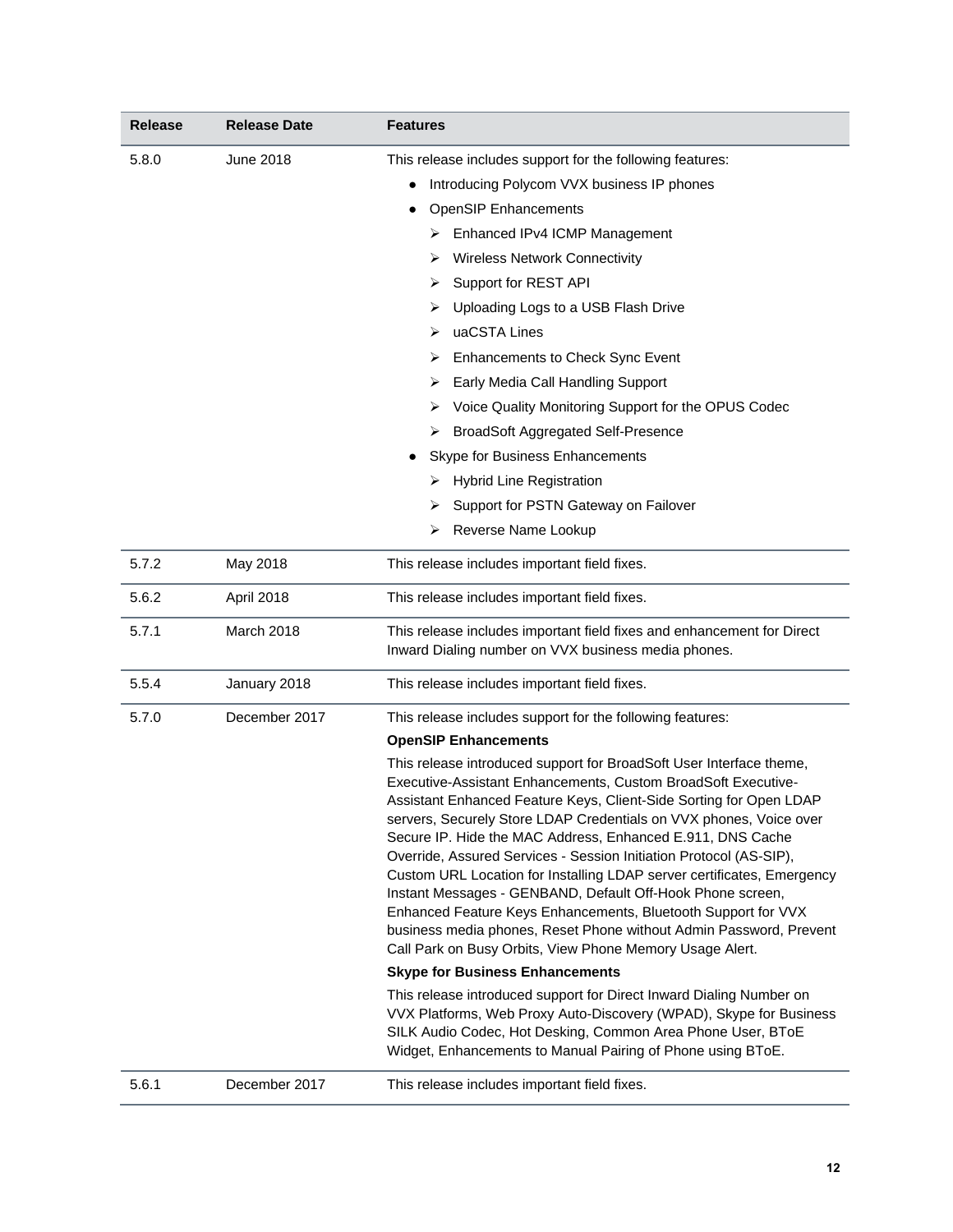| <b>Release</b> | <b>Release Date</b> | <b>Features</b>                                                                                                                                                                                                                                                                                                                                                                                                            |
|----------------|---------------------|----------------------------------------------------------------------------------------------------------------------------------------------------------------------------------------------------------------------------------------------------------------------------------------------------------------------------------------------------------------------------------------------------------------------------|
| 5.6.0          | <b>July 2017</b>    | This release includes support for the following features:<br><b>OpenSIP Enhancements</b>                                                                                                                                                                                                                                                                                                                                   |
|                |                     | This release introduced support for FIPS 140-2 Compliance Support,<br>Two-Way Active Measurement Protocol support, Caller ID Display from<br>the SIP Invite, BroadSoft Server-Based Call Waiting, Call Line<br>Identification, BroadSoft Server-Based Redial, Remote Party Disconnect<br>Alert Tone, Support for Siren 7 Audio Codec.                                                                                      |
|                |                     | The BroadSoft Directory now includes the following new directories:                                                                                                                                                                                                                                                                                                                                                        |
|                |                     | • Group and Group Common Directory                                                                                                                                                                                                                                                                                                                                                                                         |
|                |                     | <b>Enterprise Common Directory</b>                                                                                                                                                                                                                                                                                                                                                                                         |
|                |                     | <b>Personal Directory</b><br>$\bullet$                                                                                                                                                                                                                                                                                                                                                                                     |
|                |                     | <b>Skype for Business Enhancements</b>                                                                                                                                                                                                                                                                                                                                                                                     |
|                |                     | This release introduced support for Dial Plan Normalization, Multiple<br>Emergency Number Dial Plan, Skype for Business User Interface<br>Enhancements, Skype for Business Conference Enhancements, Device<br>Lock Enhancements, Profile Picture on Device Lock Screen, Secure<br>Single Sign-On with Third-Party Supporting Solutions, Safe Transfer for<br>Boss-Admin Enhancements, and Busy Options for Incoming Calls. |
|                |                     | <b>VVX D60 Enhancements</b>                                                                                                                                                                                                                                                                                                                                                                                                |
|                |                     | This release introduced support for FLK Support in VVX Business Media<br>Phone with VVX D60, Maximum Number of Handset Registrations, VVX<br>D60 Base Station Pairing Permissions, Mac Address Pairing with VVX<br>D60 Base Station, Continuous Attempt to Re-pair with a VVX D60 Base<br>Station, and VVX D60 Call Handoff.                                                                                               |
| 5.5.3          | September 2017      | This release includes important field fixes.                                                                                                                                                                                                                                                                                                                                                                               |
| 5.5.2          | May 2017            | This release includes the following features and field fixes:                                                                                                                                                                                                                                                                                                                                                              |
|                |                     | <b>Enterprise Directory Default Search</b>                                                                                                                                                                                                                                                                                                                                                                                 |
|                |                     | Registration Line Address in Status Bar<br>٠                                                                                                                                                                                                                                                                                                                                                                               |
|                |                     | Broad Works Anywhere EFK for Soft keys                                                                                                                                                                                                                                                                                                                                                                                     |
|                |                     | Hide Contact Directory and Favorites<br>٠                                                                                                                                                                                                                                                                                                                                                                                  |
|                |                     | <b>Personal Directory</b>                                                                                                                                                                                                                                                                                                                                                                                                  |
|                |                     | <b>BSFT Server-Based Call Logs</b>                                                                                                                                                                                                                                                                                                                                                                                         |
|                |                     | New Call Forwarding Icons                                                                                                                                                                                                                                                                                                                                                                                                  |
|                |                     | Updated Don't Disturb Icon                                                                                                                                                                                                                                                                                                                                                                                                 |
|                |                     | <b>Expanded Support for USB Headsets</b>                                                                                                                                                                                                                                                                                                                                                                                   |
|                |                     | Support Added for CDP in VVX D60 Base Station                                                                                                                                                                                                                                                                                                                                                                              |
|                |                     | ALLOW Header in 18x Provisional Responses                                                                                                                                                                                                                                                                                                                                                                                  |
|                |                     | Improved BToE device lock                                                                                                                                                                                                                                                                                                                                                                                                  |
| 5.5.1          | September 2016      | This release adds enhancements for the distribution list, QoE, device<br>lock, Polycom BToE manual pairing, user log upload, updated UI for VVX<br>500 and 600, unified contact store, web sign-in for online deployments.                                                                                                                                                                                                 |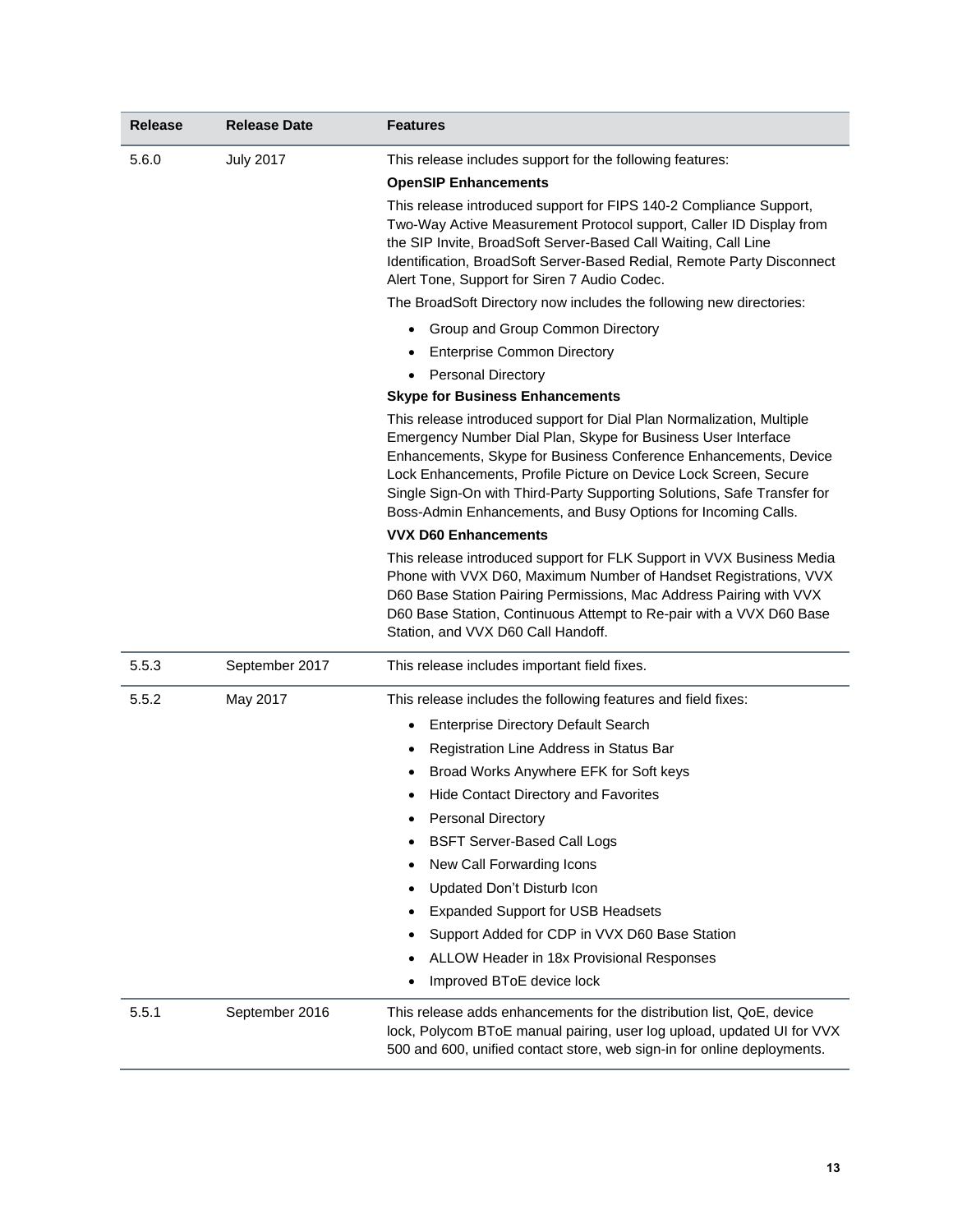| <b>Release</b> | <b>Release Date</b> | Features                                                                                                                                                                                                                                                                                                                                                                                                                                                                                                                                                |
|----------------|---------------------|---------------------------------------------------------------------------------------------------------------------------------------------------------------------------------------------------------------------------------------------------------------------------------------------------------------------------------------------------------------------------------------------------------------------------------------------------------------------------------------------------------------------------------------------------------|
| 5.5.0          | <b>June 2016</b>    | This release introduced support for BroadSoft Executive Assistant and<br>Flexible Seating, TR-069, the 3GPP Technical Specification, the IPV6<br>protocol, Off-hook Call Status control, ability to lock the web<br>configuration utility after failed login attempts, and user interface<br>enhancements.                                                                                                                                                                                                                                              |
| 5.4.3          | February 2016       | This release introduced the Polycom VVX D60 wireless handset and<br>VVX D60 Base Station.                                                                                                                                                                                                                                                                                                                                                                                                                                                               |
| 5.4.1          | December 2015       | This release includes support for the following features:<br>Introduced the Polycom VVX 301/311, 401/411, 501, and 601<br>$\bullet$<br>business media phones<br>Flexible line key customization for Skype for Business (EFLK)<br>$\bullet$<br>Master Key Identifiers (MKI)<br>$\bullet$<br>Shared Line appearance on Lync<br>$\bullet$<br><b>BToE for Windows 10</b><br>Smart Search for Lync ABS<br>Support for simplified Chinese font on VVX 101                                                                                                     |
| 5.4.0A         | September 2015      | This release includes support for the following features:<br>Microsoft Office 365 and Skype for Business Online<br>$\bullet$<br>Office365 and Skype for Business Provisioning and Manageability<br>٠<br>Time and Date Initial Setup                                                                                                                                                                                                                                                                                                                     |
| 5.4.0          | May 2015            | Added support for Alcatel-Lucent CTS features including:<br><b>Advanced Conference</b><br>Shared Call Appearance with Bridge In<br>٠<br><b>Visitor Desk Phone</b><br>This release also includes support for the following features:<br>Barge In on Busy Lamp Field Lines<br><b>DTMF Relay</b><br>SIP Instance<br><b>Comfort Noise</b><br>Opus Codec<br><b>DNS Server Address Override</b><br>Global Directory Synchronization<br><b>Basic Menu Lock</b><br>٠<br>Additional features including user interface improvements and<br>resolved known issues. |
| 5.3.0          | March 2015          | Includes support for several Lync, BroadSoft, and OpenSIP features.                                                                                                                                                                                                                                                                                                                                                                                                                                                                                     |

# <span id="page-13-0"></span>**Language Support**

The VVX phone user interface includes native support for the following languages: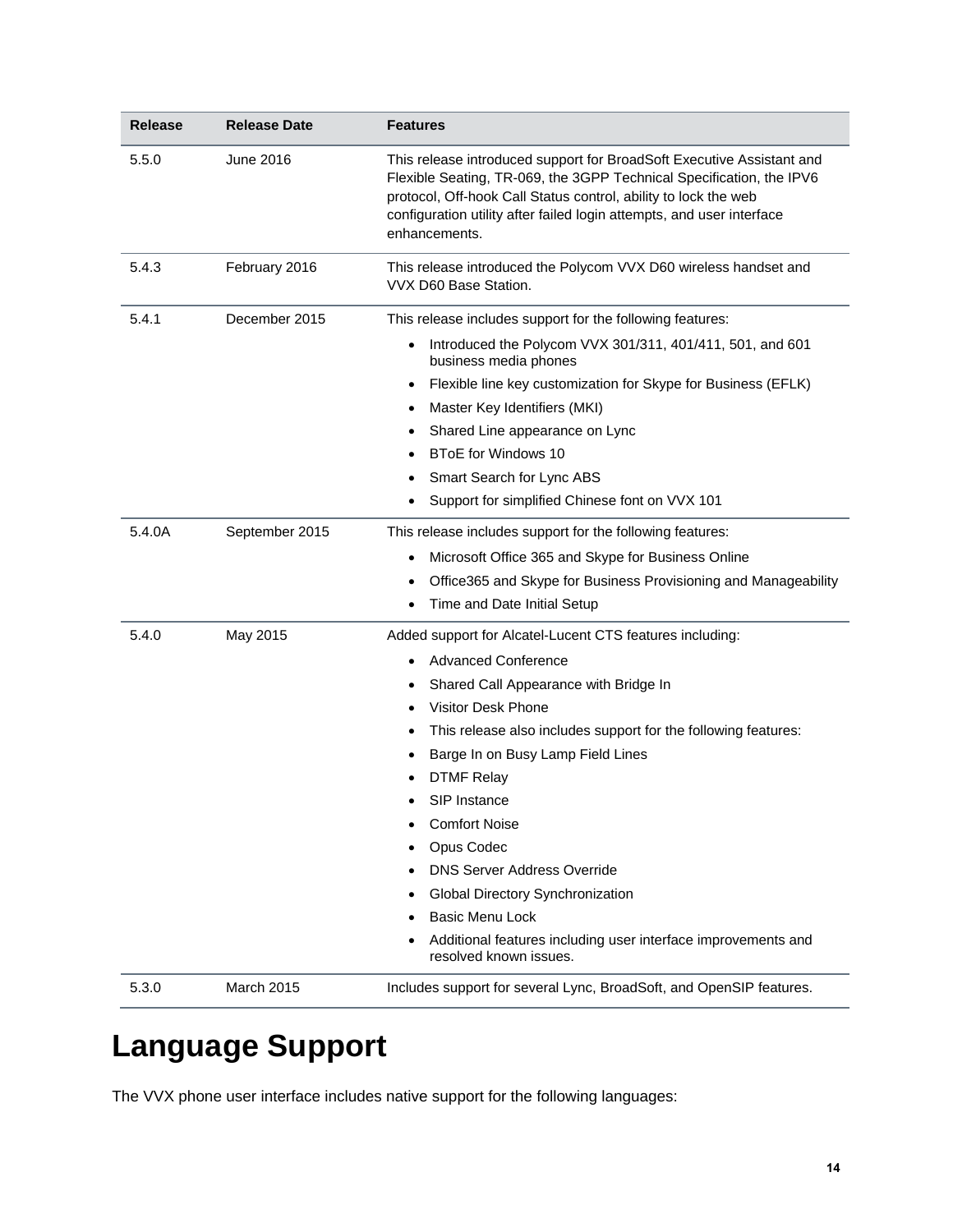- Arabic, UAE
- Chinese, Traditional
- Chinese, Simplified
- Czech, Czech Republic
- Danish, Denmark
- Dutch, Netherlands
- English, Canada
- English, United Kingdom
- English, United States
- French, Canada
- French, France
- German, Germany
- Hungarian, Hungary
- Italian, Italy
- Japanese, Japan
- Korean, Korea
- Norwegian, Norway
- Polish, Poland
- Portuguese, Brazil
- Romanian, Romania
- Russian, Russia
- Slovenian, Slovenia
- Spanish, Spain
- Swedish, Sweden

# <span id="page-14-0"></span>**Resolved Issues**

The following table lists the resolved issues in UC Software 6.3.1.

#### **Resolved Issues**

| Category    | <b>Issue No.</b> | <b>Description</b>                                                                                                                                              |
|-------------|------------------|-----------------------------------------------------------------------------------------------------------------------------------------------------------------|
| Application | EN-182320        | When uploading a system web interface ringtone via the boot server path.<br>the upload fails.                                                                   |
| Application | EN-181201        | Meet Now conferences are missing an expiry timer. As a result,<br>conferences never expire and the server's maximum conference limit is<br>eventually exceeded. |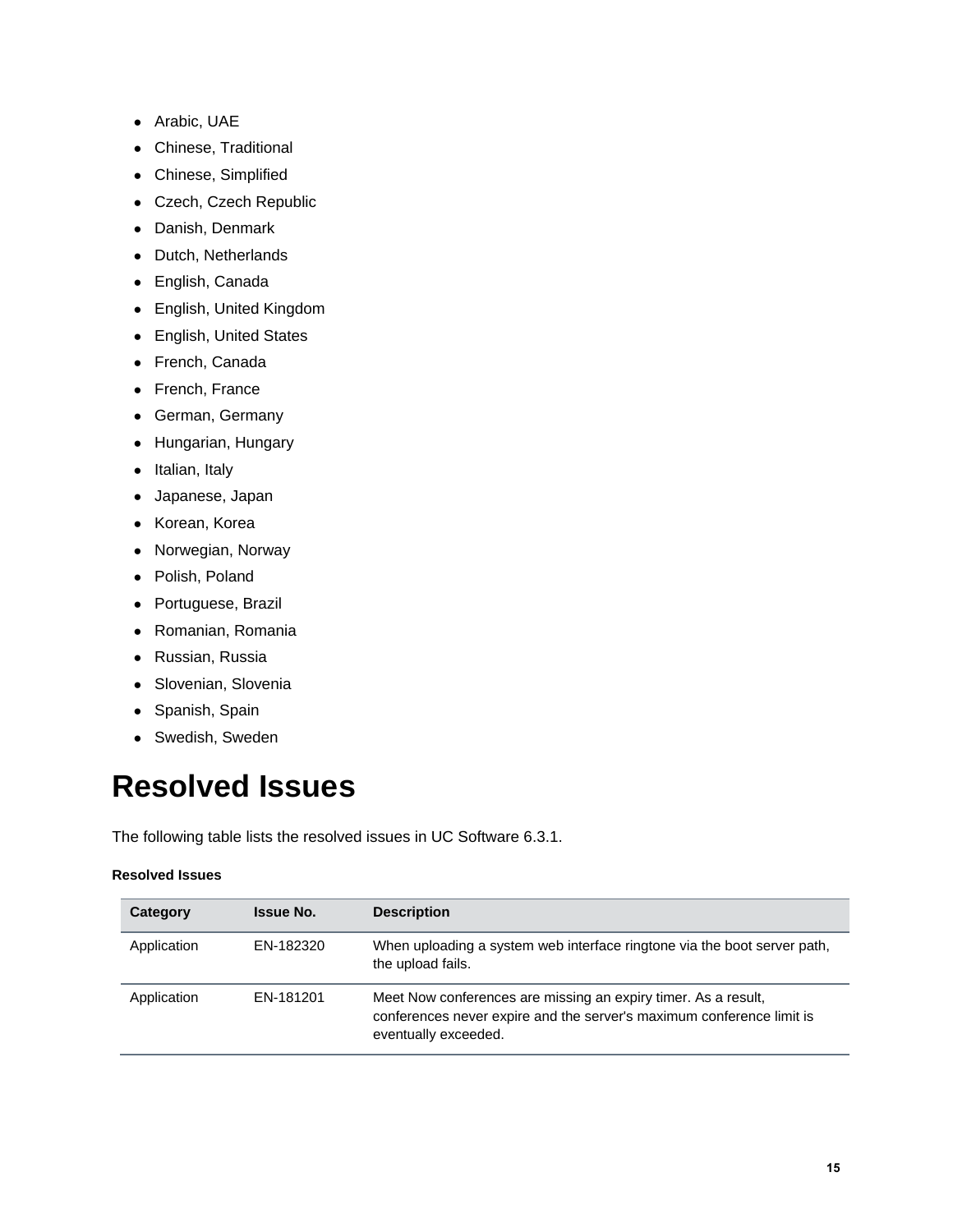| Category       | <b>Issue No.</b> | <b>Description</b>                                                                                                                                                                                                                                          |  |
|----------------|------------------|-------------------------------------------------------------------------------------------------------------------------------------------------------------------------------------------------------------------------------------------------------------|--|
| Application    | EN-179510        | If someone uses SIP consultative transfer for a call, the phone doesn't<br>obtain the caller's identity from the P-Asserted-Identify option of<br>SDP. As a result, the caller's identity doesn't display.                                                  |  |
| Audio          | EN-171852        | If a Skype for Business caller belongs to a business response group and<br>the gateway's RE-INVITE message for an inbound call is missing the SDP<br>for Internet Connectivity Establishment (ICE), the call loses two-way audio<br>after about 10 minutes. |  |
| Calendaring    | EN-174485        | If you set the DHCP server's GMT offset value to 0, the Congratulations<br>screen incorrectly launches every time the device reboots.                                                                                                                       |  |
| Configuration  | EN-173542        | Phones don't correctly display the configured time zone offset.                                                                                                                                                                                             |  |
| Messages       | EN-163610        | The phone continues to send Keep Alive messages to the secondary<br>server despite a successful failback to the primary server.                                                                                                                             |  |
| <b>Network</b> | EN-180092        | DHCPv6 mode sometimes fails due to a value comparison error, resulting<br>in the phone failing to acquire an IPv6 address.                                                                                                                                  |  |
| <b>Network</b> | EN-165335        | If you configure a phone with registration as its failback mode, the phone<br>incorrectly maintains multiple registrations for the line.                                                                                                                    |  |
| Security       | EN-179519        | Phones allow Bluetooth clients to attempt to set an encryption key size<br>below the minimum size. This renders the phone vulnerable to various<br>security attacks if you set the encryption key to 0.                                                     |  |
| Security       | EN-176600        | Phones don't attempt to RE-REGISTER over TLS in certain scenarios<br>where the server doesn't respond and loses registration.                                                                                                                               |  |
| User Interface | EN-176741        | The Personal Address Book contact name doesn't display for incoming<br>calls.                                                                                                                                                                               |  |

# <span id="page-15-0"></span>**Known Issues**

<span id="page-15-1"></span>This section lists the known issues and suggested workarounds for this release and previous releases.

| Note: | These release notes don't provide a complete listing of all known issues that are included in the |
|-------|---------------------------------------------------------------------------------------------------|
|       | software. Issues not expected to significantly impact customers with standard voice and video     |
|       | conferencing environments may not be included. In addition, the information in these release      |
|       | notes is provided as-is at the time of release and is subject to change without notice.           |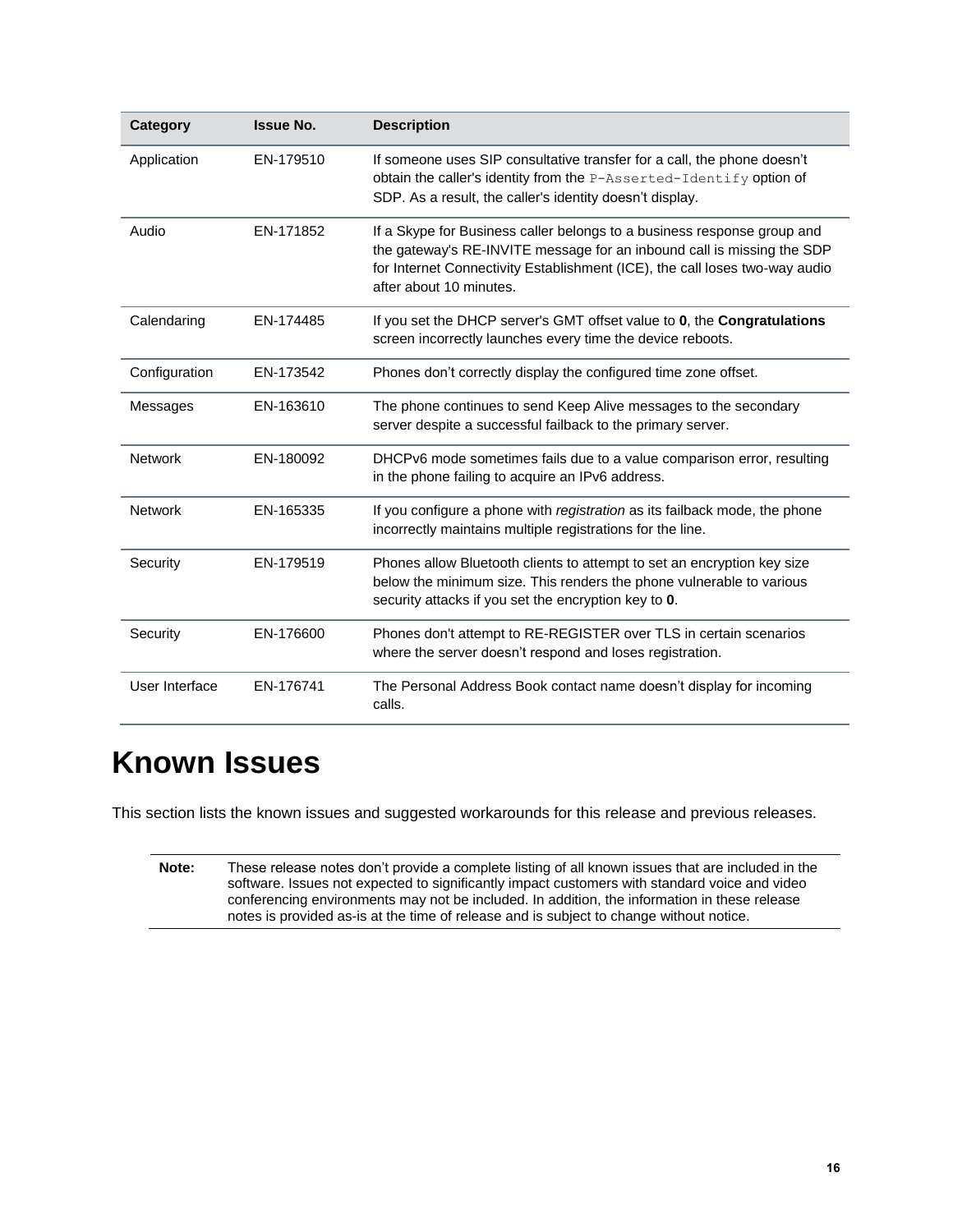#### **Known Issues**

| Category | <b>Issue ID</b> | <b>Description</b>                                                                                                                                                        | Workaround                                                                                                 |
|----------|-----------------|---------------------------------------------------------------------------------------------------------------------------------------------------------------------------|------------------------------------------------------------------------------------------------------------|
| Calling  | EN-185583       | One-touch call park or transfer using a BLF line key may<br>fail if the user immediately hangs up or initiates another<br>call after executing the call park or transfer. | Delay hanging up<br>or initiating a new<br>call until the<br>transferred call<br>clears from the<br>phone. |

## **Get Help**

For more information about installing, configuring, and administering Poly products or services, go to the [Poly](https://www.poly.com/us/en) site, select **Support**, and choose the option best suited to your needs.

### *Related Poly and Partner Resources*

See the following sites for information related to this product.

- The [Poly Online Support Center](https://support.polycom.com/content/support.html) is the entry point to online product, service, and solution support information including Licensing & Product Registration, Self-Service, Account Management, Product-Related Legal Notices, and Documents & Software downloads.
- The [Polycom Document Library](https://documents.polycom.com/) provides support documentation for active products, services, and solutions. The documentation displays in responsive HTML5 format so that you can easily access and view installation, configuration, or administration content from any online device.
- The [Poly Community](https://community.polycom.com/) provides access to the latest developer and support information. Create an account to access Poly support personnel and participate in developer and support forums. You can find the latest information on hardware, software, and partner solutions topics, share ideas, and solve problems with your colleagues.
- The [Poly Partner Network](https://www.polycom.com/partners.html) are industry leaders who natively integrate the Poly standards-based RealPresence Platform with their customers' current UC infrastructures, making it easy for you to communicate face-to-face with the applications and devices you use every day.
- The [Polycom Collaboration Services](https://www.polycom.com/content/www/en/collaboration-services.html) help your business succeed and get the most out of your investment through the benefits of collaboration.

# <span id="page-16-0"></span>**Privacy Policy**

<span id="page-16-1"></span>Poly products and services process customer data in a manner consistent with the [Poly Privacy Policy.](https://www.poly.com/us/en/legal/privacy) Please direct comments or questions to [privacy@poly.com.](mailto:privacy@poly.com)